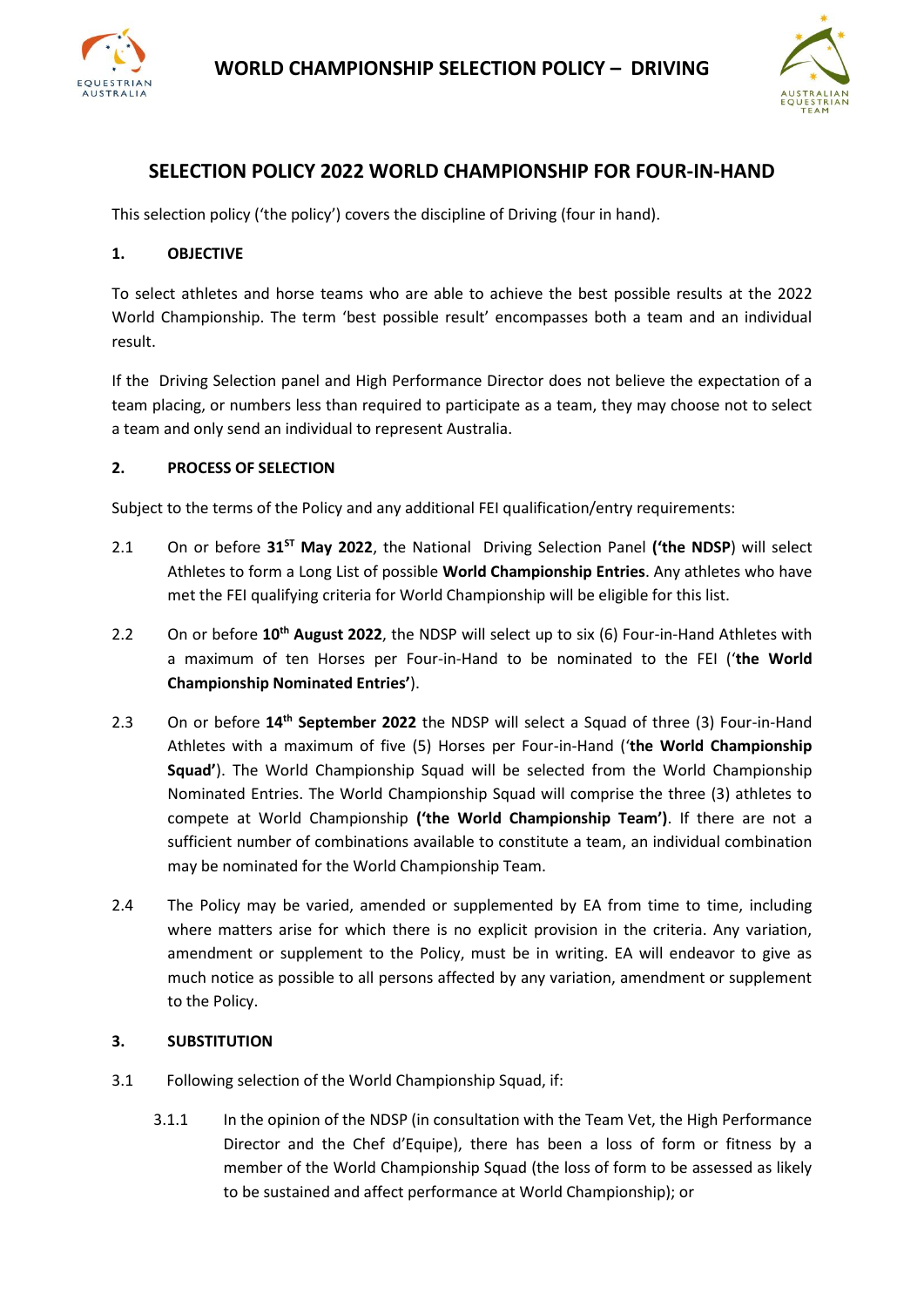

- 3.1.2 A member of the World Championship Squad contravenes their athlete's agreement, FEI Veterinary Regulations or EA Rules and policies; or
- 3.1.3 A member of the World Championship Squad does not meet the requirements outlined in the athlete's agreement;

that member of the World Championship Squad may be replaced by another athlete previously selected for the World Championship Nominated Entries ('**a Substitution'**).

#### **4. ELIGIBILITY FOR SELECTION TO THE WORLD CHAMPIONSHIP NOMINATED ENTRIES**

- 4.1 For Athletes to be eligible for selection for the World Championship Nominated Entries, all athletes must:
	- 4.1.1 be a current member of EA;
	- 4.1.2 be eligible to compete for Australia as per FEI Regulations Article 119;
	- 4.1.3 be able to attend and participate in training clinics and camps as notified in writing, unless an exemption has been granted by the High Performance Director in response to a timely request from the athlete for an exemption;
	- 4.1.4 be able and willing to undertake an agreed training and competition program recommended by the High Performance Director after consultation with the athlete;
	- 4.1.5 Not have used or administered any substance that, if it had been detected as being present in the athlete's body tissue or fluids, would have constituted Doping as defined in the EA Anti-Doping Policy;
	- 4.1.6 Provide accurate and up-to-date whereabouts information on a regular basis to EA;
	- 4.1.7 Satisfy any additional preconditions advised in writing to the athlete by EA prior to or at the time of selection for World Championship Nominated Entries; and
	- 4.1.8 Have acted and at all times act in such a manner so as to not bring the athlete, the discipline of Driving, or EA into public disrepute or censure.
	- 4.1.9 Have signed the EA National athlete agreement.
- 4.2 For **Horses** to be eligible for selection to World Championship Nominated Entries, all horses must:
	- 4.2.1 be registered with EA or should the horse be permanently domiciled in a country other than Australia, a current FEI passport administered by either EA or the drivers host country.
	- 4.2.2 have passed a veterinary examination to the satisfaction of the Team Vet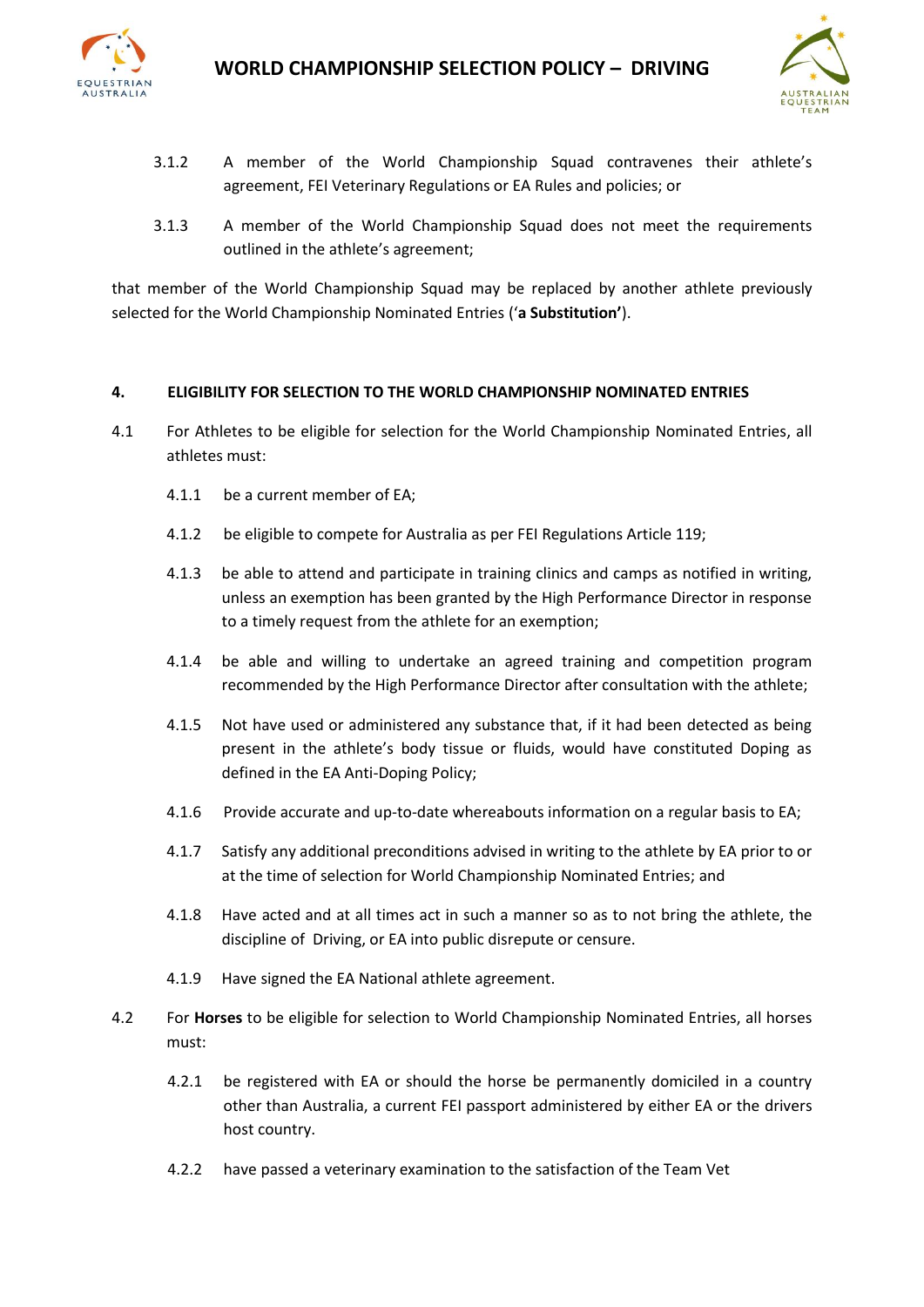



4.2.3 not have breached the requirements of the EA or FEI Anti-Doping & Controlled Medication Policies.

## **5. APPEALS**

- 5.1Appeals concerning non-selection of athletes and horses for the World Championship Squad will be heard by an EA Appeal Tribunal in accordance with the EA Appeal By-Laws.
- 5.2There will be one level of appeal only with the sole grounds for an Appeal being that this Selection Policy was not properly followed and/or implemented.
- 5.3Only athletes may appeal their non-selection. Owners cannot appeal any decision. An athlete must lodge their notice of intention to appeal in writing with the High Performance Director of EA within three (3) working days from the date of the announcement of the World Championship Team.
- 5.4 It shall be a condition of selection for the World Championship Nominated Entries that each Athlete expressly agrees to and accepts the provisions of this clause 5 including, without limitation, clause 5.1.

#### **6. NOMINATION CRITERIA**

To be considered for selection for the World Championship Team Squad, all Athletes and horses must have met the Minimum Eligibility Requirements for a Championship pursuant to Article 913 and 914 of the FEI Driving Rules 2022 (**FEI Qualification Criteria published 06/12/2021**)

#### 6.1 **Qualification period:**

Start: 1 January 2021 **End**: TBC (Nominated Entry Date)

#### 6.2 **General Criteria**

#### **Drivers:**

Open to athletes who meet the following criteria and obtained the 3\* status.

The Athlete must obtain the 3\* Status as per Art. 913.2, prior to obtaining the following qualifying results:

3\* Drivers must achieve a score of 65 points or less in the Dressage test 3\*B HP4 and have successfully completed (without Elimination, Disqualification or Retirement) all three competitions (Dressage, Cones, Marathon) in their own class, at two (2) different International combined driving events.

One of the qualifying result as defined above must be achieved no earlier than on the  $1<sup>st</sup>$  January of the year in which the Championships take place and no later than the end date of the qualification period.

Dressage Test 3\*B HP\$ will be run at the Championships.